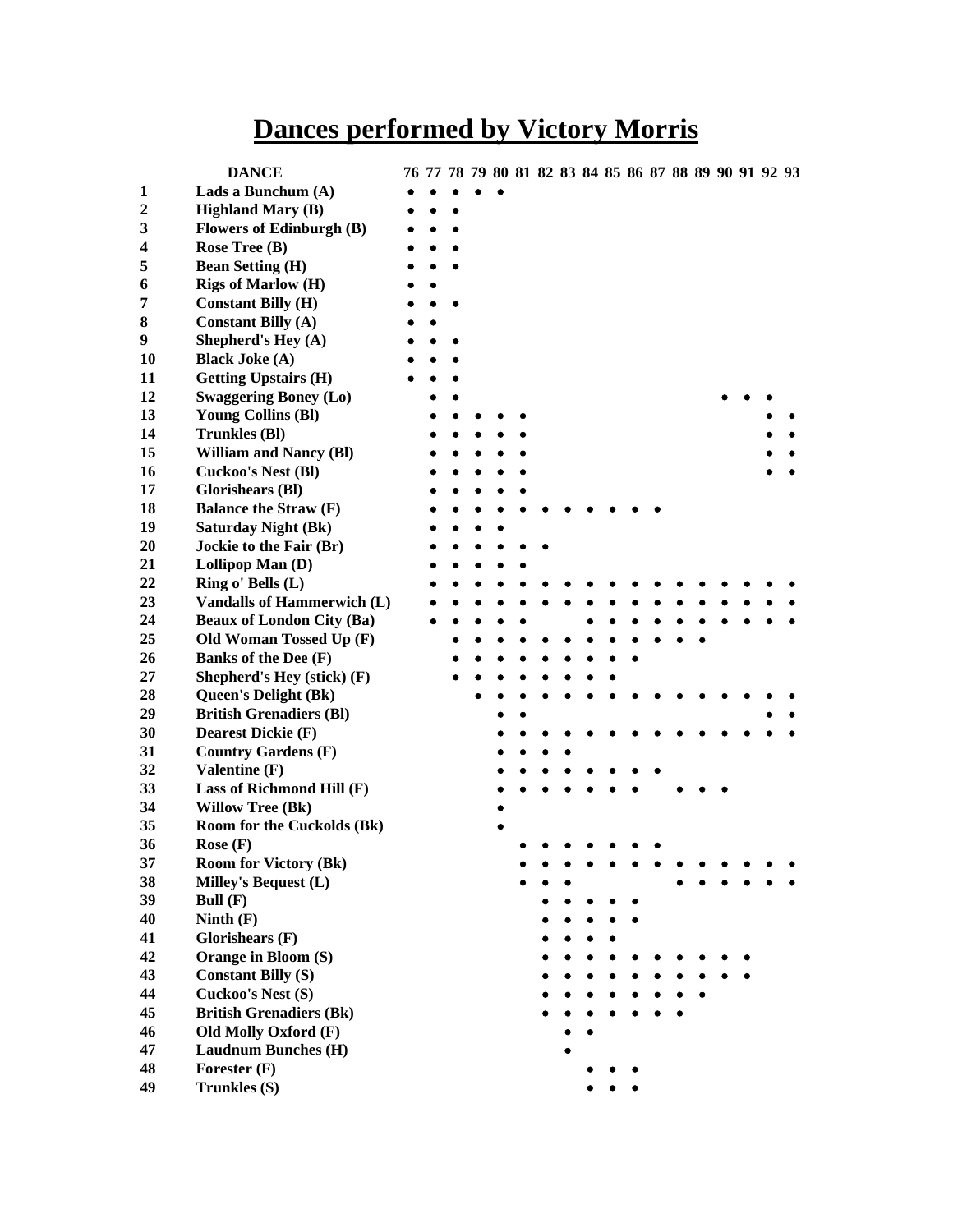# **Dances performed by Victory Morris**

|    | <b>DANCE</b>                       | 76 77 78 79 80 81 82 83 84 85 86 87 88 89 90 91 92 93 |  |  |  |  |  |  |  |  |
|----|------------------------------------|-------------------------------------------------------|--|--|--|--|--|--|--|--|
| 50 | <b>Young Collins (S)</b>           |                                                       |  |  |  |  |  |  |  |  |
| 51 | <b>Portsmouth Processional (F)</b> |                                                       |  |  |  |  |  |  |  |  |
| 52 | Shepherd's Hey (hankie) (F)        |                                                       |  |  |  |  |  |  |  |  |
| 53 | Young Collins (O)                  |                                                       |  |  |  |  |  |  |  |  |
| 54 | <b>Constant Billy (O)</b>          |                                                       |  |  |  |  |  |  |  |  |
| 55 | <b>Brighton Camp (O)</b>           |                                                       |  |  |  |  |  |  |  |  |
| 56 | Old Frog $(O)$                     |                                                       |  |  |  |  |  |  |  |  |
| 57 | Lads a Bunchun (S)                 |                                                       |  |  |  |  |  |  |  |  |
| 58 | <b>Monk's March (S)</b>            |                                                       |  |  |  |  |  |  |  |  |
| 59 | The Ninth $(O)$                    |                                                       |  |  |  |  |  |  |  |  |
| 60 | Trunkles $(0)$                     |                                                       |  |  |  |  |  |  |  |  |
| 61 | Lass of Richmond Hill (O)          |                                                       |  |  |  |  |  |  |  |  |
| 62 | <b>Highland Mary (O)</b>           |                                                       |  |  |  |  |  |  |  |  |
| 63 | <b>Blue Eyed Stranger (S)</b>      |                                                       |  |  |  |  |  |  |  |  |
| 64 | <b>Sheriff's Ride (L)</b>          |                                                       |  |  |  |  |  |  |  |  |
|    |                                    |                                                       |  |  |  |  |  |  |  |  |
| 65 | Nuts in May (L)                    |                                                       |  |  |  |  |  |  |  |  |
| 66 | Glorishears (O)                    |                                                       |  |  |  |  |  |  |  |  |
| 67 | The Chaser (O)                     |                                                       |  |  |  |  |  |  |  |  |
| 68 | <b>Barefoot Quaker (L)</b>         |                                                       |  |  |  |  |  |  |  |  |
| 69 | Maid of the Mill (Lo)              |                                                       |  |  |  |  |  |  |  |  |
| 70 | London Pride (Lo)                  |                                                       |  |  |  |  |  |  |  |  |
| 71 | Postman's Knock (A)                |                                                       |  |  |  |  |  |  |  |  |
| 72 | <b>Upton on Severn Stick</b>       |                                                       |  |  |  |  |  |  |  |  |
| 73 | Valentine (Lo)                     |                                                       |  |  |  |  |  |  |  |  |
| 74 | <b>Saturday Night (Bl)</b>         |                                                       |  |  |  |  |  |  |  |  |
| 75 | <b>Idbury Hill (Bl)</b>            |                                                       |  |  |  |  |  |  |  |  |
| 76 | <b>Gallant Hussar (Bl)</b>         |                                                       |  |  |  |  |  |  |  |  |
| 77 | Maid of the Mill (Bl)              |                                                       |  |  |  |  |  |  |  |  |
| 78 | The Bull (Bl)                      |                                                       |  |  |  |  |  |  |  |  |
| 79 | <b>Stitch in Time (Bl)</b>         |                                                       |  |  |  |  |  |  |  |  |
| 80 | <b>Valentine (Bl)</b>              |                                                       |  |  |  |  |  |  |  |  |
| 81 | <b>Rudmore Flyover (Bl)</b>        |                                                       |  |  |  |  |  |  |  |  |
| 82 | <b>Brighton Camp (E)</b>           |                                                       |  |  |  |  |  |  |  |  |
| 83 | Portway (K)                        |                                                       |  |  |  |  |  |  |  |  |
| 84 | Old Woman Tossed Up (K)            |                                                       |  |  |  |  |  |  |  |  |
| 85 | Lumps of Plum Pudding (K)          |                                                       |  |  |  |  |  |  |  |  |
| 86 | Old Thwanger (K)                   |                                                       |  |  |  |  |  |  |  |  |
| 87 | <b>Hollow Tree (K)</b>             |                                                       |  |  |  |  |  |  |  |  |
| 88 | <b>Banks of the Dee (As)</b>       |                                                       |  |  |  |  |  |  |  |  |
| 89 | <b>Black Joke (As)</b>             |                                                       |  |  |  |  |  |  |  |  |
| 90 | Mrs Casey (As)                     |                                                       |  |  |  |  |  |  |  |  |
| 91 | <b>Valentine (As)</b>              |                                                       |  |  |  |  |  |  |  |  |
| 92 | Boys of the Bunch (As)             |                                                       |  |  |  |  |  |  |  |  |
| 93 | <b>Highland Mary (As)</b>          |                                                       |  |  |  |  |  |  |  |  |
| 94 | Old Tom of Oxford (B)              |                                                       |  |  |  |  |  |  |  |  |
| 95 | <b>Banbury Bill (B)</b>            |                                                       |  |  |  |  |  |  |  |  |
| 96 | <b>Step and Fetch Her (B)</b>      |                                                       |  |  |  |  |  |  |  |  |
| 97 | <b>Webley Twizzle (B)</b>          |                                                       |  |  |  |  |  |  |  |  |
| 98 | Old Thwanger (I)                   |                                                       |  |  |  |  |  |  |  |  |
|    |                                    |                                                       |  |  |  |  |  |  |  |  |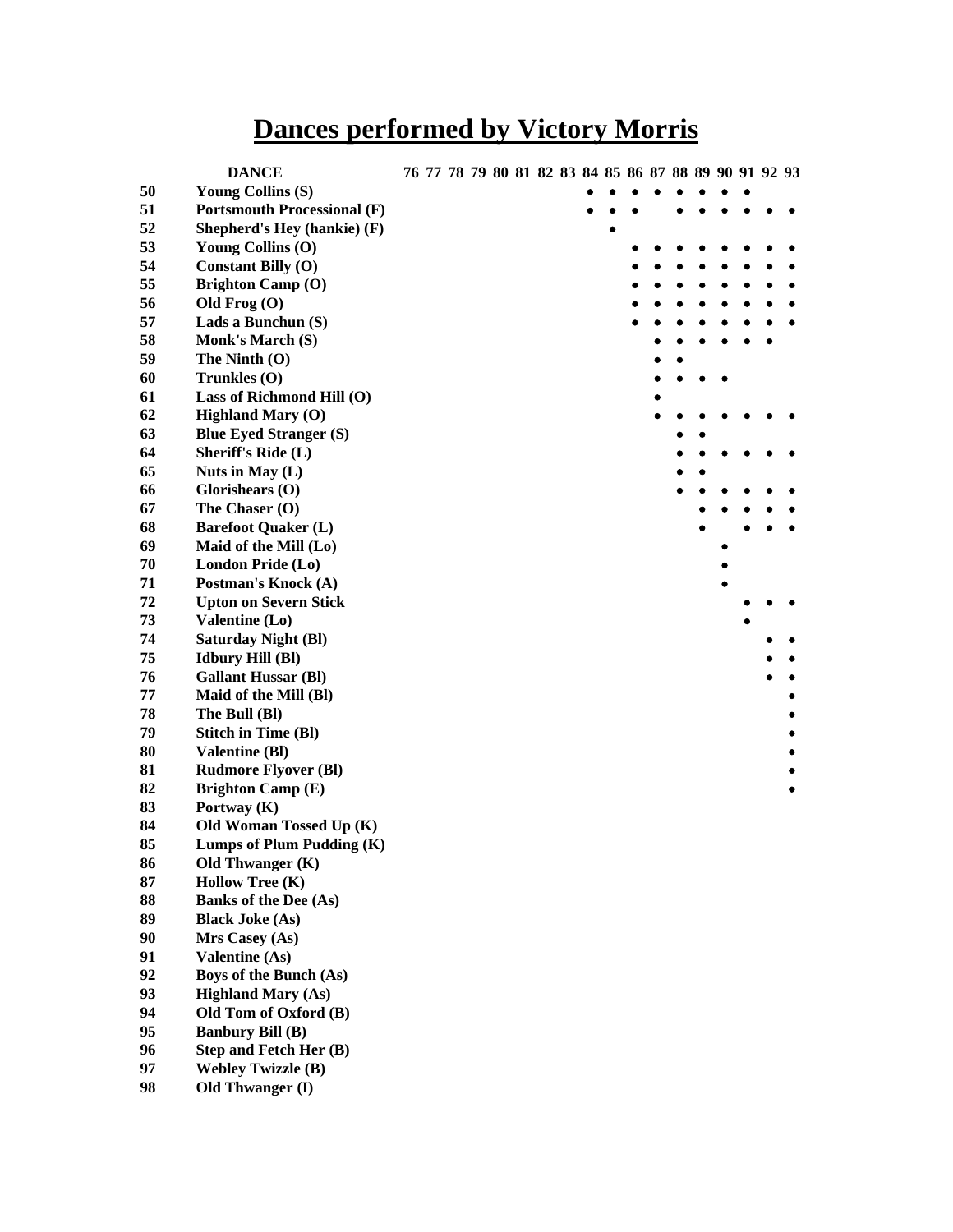#### **Dances performed by Victory Morris**

|            |             | <b>DANCE</b>                       |             |                |  |         |                    |  |   |    |                    |  |  | 96 97 98 99 00 01 02 03 04 05 06 07 08 09 10 11 12 13 |
|------------|-------------|------------------------------------|-------------|----------------|--|---------|--------------------|--|---|----|--------------------|--|--|-------------------------------------------------------|
| 99         |             | Something with Sticks (I)          |             |                |  |         |                    |  |   |    |                    |  |  |                                                       |
| <b>100</b> |             | <b>Restless Sprite (I)</b>         |             |                |  |         |                    |  |   |    |                    |  |  |                                                       |
| 101        |             | <b>Bumpus o' Stretton (I)</b>      |             |                |  |         |                    |  |   |    |                    |  |  |                                                       |
| 102        |             | <b>Nelson's Praise (I)</b>         |             |                |  |         |                    |  |   |    |                    |  |  |                                                       |
| 103        |             | Old Woman Tossed Up (I)            |             |                |  |         |                    |  |   |    |                    |  |  |                                                       |
| 104        |             | <b>Bluebells of Scotland (A)</b>   |             |                |  |         |                    |  |   |    |                    |  |  |                                                       |
| 105        |             | <b>Country Gardens (S)</b>         |             |                |  |         |                    |  |   |    |                    |  |  |                                                       |
| 106        |             | <b>Gathering Peascods (As)</b>     |             |                |  |         |                    |  |   |    |                    |  |  |                                                       |
| 107        |             | Abnalls (L)                        |             |                |  |         |                    |  |   |    |                    |  |  |                                                       |
| 108        |             | The Neck (I)                       |             |                |  |         |                    |  |   |    |                    |  |  |                                                       |
| 109        |             | Old Thwanger (F)                   |             |                |  |         |                    |  |   |    |                    |  |  |                                                       |
| 110        |             | <b>Restless Sprite (F)</b>         |             |                |  |         |                    |  |   |    |                    |  |  |                                                       |
| 111        |             | The Neck (F)                       |             |                |  |         |                    |  |   |    |                    |  |  |                                                       |
| 112        |             | Wreck of the Victory(L)            |             |                |  |         |                    |  |   |    |                    |  |  |                                                       |
| 113        |             | Cuckoo's Nest (Lo)                 |             |                |  |         |                    |  |   |    |                    |  |  |                                                       |
| 114        |             | Jockey to the Fair (Lo)            |             |                |  |         |                    |  |   |    |                    |  |  |                                                       |
| 115        |             | Stick and a Half (single step) (L) |             |                |  |         |                    |  |   |    |                    |  |  |                                                       |
| 116        |             | New Stick and a Half (L)           |             |                |  |         |                    |  |   |    |                    |  |  |                                                       |
| 117        |             | Cockoo's Nest (O)                  |             |                |  |         |                    |  |   |    |                    |  |  |                                                       |
| 118        |             | Eventide (O)                       |             |                |  |         |                    |  |   |    |                    |  |  |                                                       |
| 119        |             | Happy Man (A)                      |             |                |  |         |                    |  |   |    |                    |  |  |                                                       |
| 120        |             | <b>Bluff King Hal (O)</b>          |             |                |  |         |                    |  |   |    |                    |  |  |                                                       |
| 121        |             | Rorke's Drift (F)                  |             |                |  |         |                    |  |   |    |                    |  |  |                                                       |
| 122        |             | Stop the Cavalry (F)               |             |                |  |         |                    |  |   |    |                    |  |  |                                                       |
| 123        |             | Weaver (I)                         |             |                |  |         |                    |  |   |    |                    |  |  |                                                       |
| 124        |             | Roger the Cat (I)                  |             |                |  |         |                    |  |   |    |                    |  |  |                                                       |
| 125        |             | Trodney (I)                        |             |                |  |         |                    |  |   |    |                    |  |  |                                                       |
| 126        |             | <b>Weary Winter (F)</b>            |             |                |  |         |                    |  |   |    |                    |  |  |                                                       |
| 127        |             | Quaker (B)                         |             |                |  |         |                    |  |   |    |                    |  |  |                                                       |
| 128        |             | <b>Dickie's Anorak</b>             |             |                |  |         |                    |  |   |    |                    |  |  |                                                       |
|            | A           | <b>Adderbury</b>                   | B           | <b>Bampton</b> |  | $\bf H$ | Headington         |  |   |    | Lo Longborough     |  |  |                                                       |
|            | <b>Bl</b>   | <b>Bledington</b>                  | $\mathbf F$ | Fieldtown      |  |         | <b>Bk</b> Bucknell |  |   |    | <b>Br</b> Brackley |  |  |                                                       |
|            | D           | <b>Ducklington</b>                 | L           | Lichfield      |  |         | <b>Ba</b> Badby    |  | S |    | <b>Sherborne</b>   |  |  |                                                       |
|            | $\mathbf 0$ | Oddington                          | E           | Eynsham        |  | K       | <b>Kirtlington</b> |  |   | As |                    |  |  | <b>Ascott under Wychwood</b>                          |
|            | $\mathbf I$ | <b>Ilmington</b>                   |             |                |  |         |                    |  |   |    |                    |  |  |                                                       |

**Note - Only includes dances on the repertoire and danced out in the season. Excludes jigs.**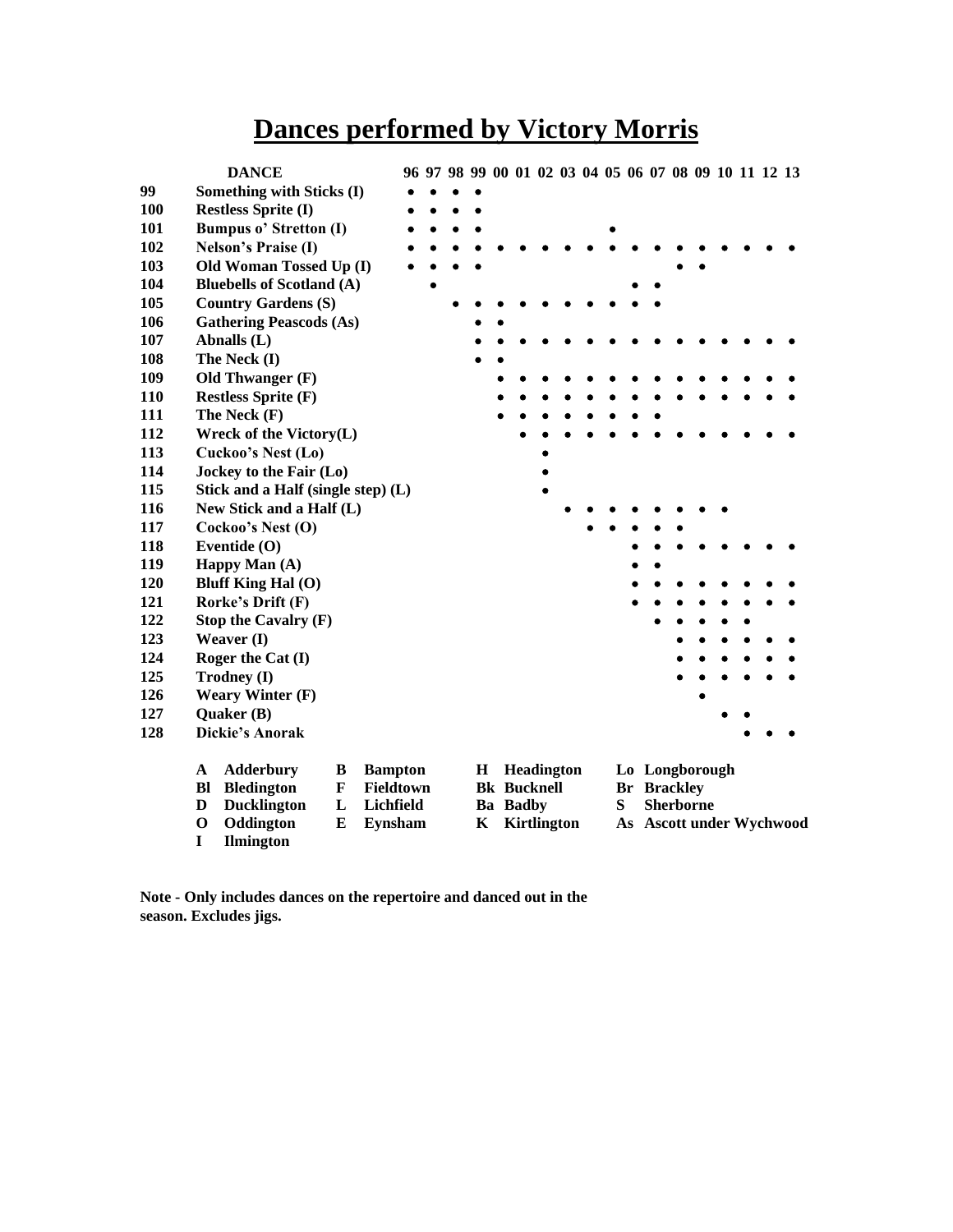|  |  |  |  |  |  |  |  |  |  | 94 95 96 97 98 99 00 01 02 03 04 05 06 07 08 09 10 11 12 13 14 DANCE |
|--|--|--|--|--|--|--|--|--|--|----------------------------------------------------------------------|
|  |  |  |  |  |  |  |  |  |  | Lads a Bunchum (A)                                                   |
|  |  |  |  |  |  |  |  |  |  | <b>Highland Mary (B)</b>                                             |
|  |  |  |  |  |  |  |  |  |  | <b>Flowers of Edinburgh (B)</b>                                      |
|  |  |  |  |  |  |  |  |  |  | Rose Tree (B)                                                        |
|  |  |  |  |  |  |  |  |  |  | <b>Bean Setting (H)</b>                                              |
|  |  |  |  |  |  |  |  |  |  | <b>Rigs of Marlow (H)</b>                                            |
|  |  |  |  |  |  |  |  |  |  | <b>Constant Billy (H)</b>                                            |
|  |  |  |  |  |  |  |  |  |  | <b>Constant Billy (A)</b>                                            |
|  |  |  |  |  |  |  |  |  |  | Shepherd's Hey (A)                                                   |
|  |  |  |  |  |  |  |  |  |  | <b>Black Joke (A)</b>                                                |
|  |  |  |  |  |  |  |  |  |  | <b>Getting Upstairs (H)</b>                                          |
|  |  |  |  |  |  |  |  |  |  | <b>Swaggering Boney (Lo)</b>                                         |
|  |  |  |  |  |  |  |  |  |  | <b>Young Collins (Bl)</b>                                            |
|  |  |  |  |  |  |  |  |  |  | <b>Trunkles (BI)</b>                                                 |
|  |  |  |  |  |  |  |  |  |  | <b>William and Nancy (Bl)</b>                                        |
|  |  |  |  |  |  |  |  |  |  | <b>Cuckoo's Nest (BI)</b>                                            |
|  |  |  |  |  |  |  |  |  |  | <b>Glorishears (BI)</b>                                              |
|  |  |  |  |  |  |  |  |  |  | <b>Balance the Straw (F)</b>                                         |
|  |  |  |  |  |  |  |  |  |  | <b>Saturday Night (Bk)</b>                                           |
|  |  |  |  |  |  |  |  |  |  | Jockie to the Fair (Br)                                              |
|  |  |  |  |  |  |  |  |  |  | Lollipop Man (D)                                                     |
|  |  |  |  |  |  |  |  |  |  | Ring o' Bells (L)                                                    |
|  |  |  |  |  |  |  |  |  |  | <b>Vandalls of Hammerwich (L)</b>                                    |
|  |  |  |  |  |  |  |  |  |  | <b>Beaux of London City (Ba)</b>                                     |
|  |  |  |  |  |  |  |  |  |  | Old Woman Tossed Up (F)                                              |
|  |  |  |  |  |  |  |  |  |  | <b>Banks of the Dee (F)</b>                                          |
|  |  |  |  |  |  |  |  |  |  | Shepherd's Hey (stick) (F)                                           |
|  |  |  |  |  |  |  |  |  |  | <b>Queen's Delight (Bk)</b>                                          |
|  |  |  |  |  |  |  |  |  |  | <b>British Grenadiers (BI)</b>                                       |
|  |  |  |  |  |  |  |  |  |  | <b>Dearest Dickie (F)</b>                                            |
|  |  |  |  |  |  |  |  |  |  | <b>Country Gardens (F)</b>                                           |
|  |  |  |  |  |  |  |  |  |  | Valentine (F)                                                        |
|  |  |  |  |  |  |  |  |  |  | Lass of Richmond Hill (F)                                            |
|  |  |  |  |  |  |  |  |  |  | <b>Willow Tree (Bk)</b>                                              |
|  |  |  |  |  |  |  |  |  |  | <b>Room for the Cuckolds (Bk)</b>                                    |
|  |  |  |  |  |  |  |  |  |  | Rose $(F)$                                                           |
|  |  |  |  |  |  |  |  |  |  | <b>Room for Victory (Bk)</b>                                         |
|  |  |  |  |  |  |  |  |  |  | Milley's Bequest (L)                                                 |
|  |  |  |  |  |  |  |  |  |  | Bull $(F)$                                                           |
|  |  |  |  |  |  |  |  |  |  | Ninth $(F)$                                                          |
|  |  |  |  |  |  |  |  |  |  | Glorishears (F)                                                      |
|  |  |  |  |  |  |  |  |  |  | Orange in Bloom (S)                                                  |
|  |  |  |  |  |  |  |  |  |  | <b>Constant Billy (S)</b>                                            |
|  |  |  |  |  |  |  |  |  |  | Cuckoo's Nest (S)                                                    |
|  |  |  |  |  |  |  |  |  |  | <b>British Grenadiers (Bk)</b>                                       |
|  |  |  |  |  |  |  |  |  |  | • Old Molly Oxford (F)                                               |
|  |  |  |  |  |  |  |  |  |  | <b>Laudnum Bunches (H)</b>                                           |
|  |  |  |  |  |  |  |  |  |  | Forester $(F)$                                                       |
|  |  |  |  |  |  |  |  |  |  | Trunkles (S)                                                         |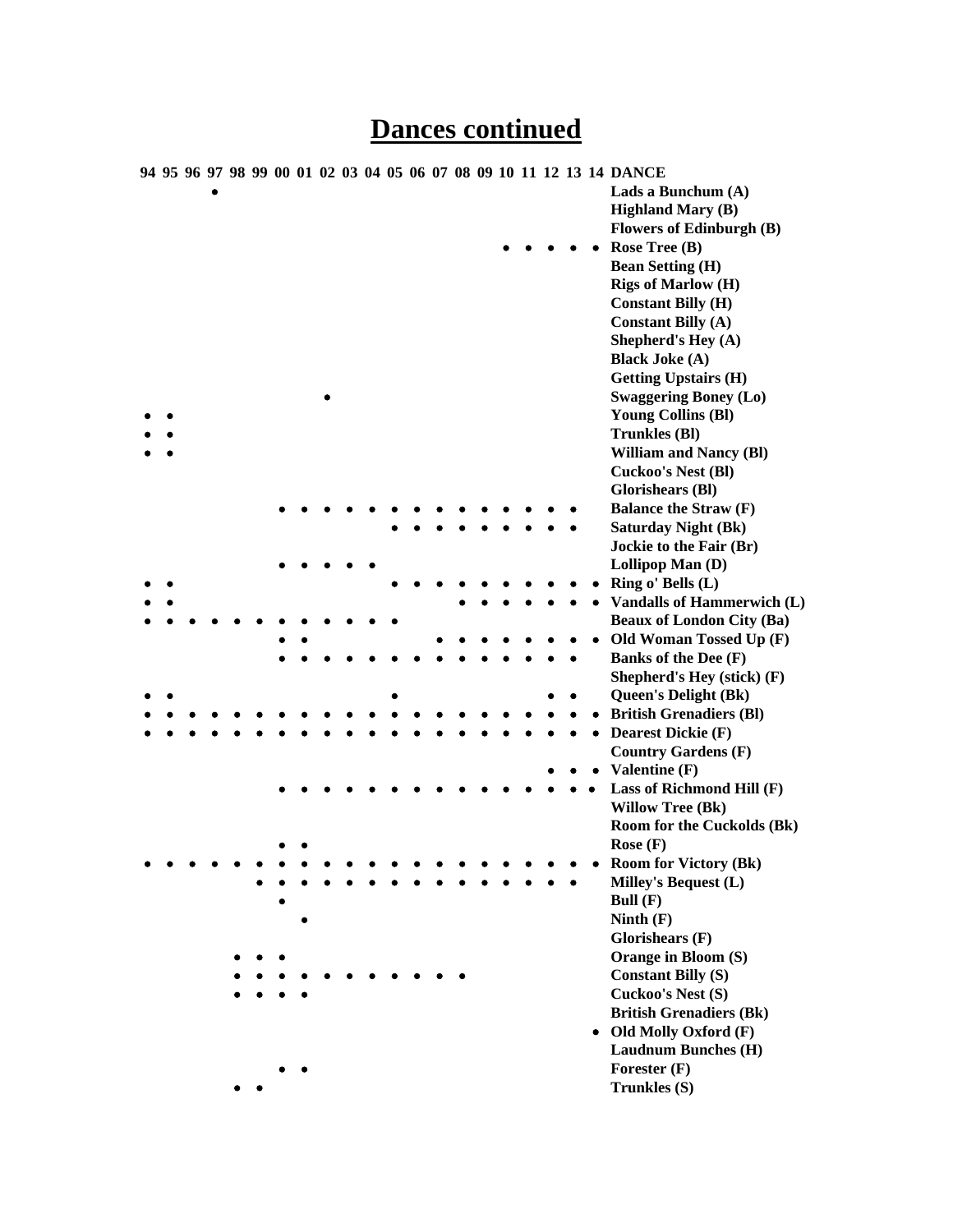|  |  |  |  |  |  |  |  |  |  | 94 95 96 97 98 99 00 01 02 03 04 05 06 07 08 09 10 11 12 13 14 DANCE |
|--|--|--|--|--|--|--|--|--|--|----------------------------------------------------------------------|
|  |  |  |  |  |  |  |  |  |  | <b>Young Collins (S)</b>                                             |
|  |  |  |  |  |  |  |  |  |  | <b>Portsmouth Processional (F)</b>                                   |
|  |  |  |  |  |  |  |  |  |  | Shepherd's Hey (hankie) (F)                                          |
|  |  |  |  |  |  |  |  |  |  | Young Collins (O)                                                    |
|  |  |  |  |  |  |  |  |  |  | <b>Constant Billy (O)</b>                                            |
|  |  |  |  |  |  |  |  |  |  | <b>Brighton Camp (O)</b>                                             |
|  |  |  |  |  |  |  |  |  |  | Old Frog $(O)$                                                       |
|  |  |  |  |  |  |  |  |  |  | Lads a Bunchun (S)                                                   |
|  |  |  |  |  |  |  |  |  |  | Monk's March (S)                                                     |
|  |  |  |  |  |  |  |  |  |  | The Ninth $(O)$                                                      |
|  |  |  |  |  |  |  |  |  |  | Trunkles (O)                                                         |
|  |  |  |  |  |  |  |  |  |  | Lass of Richmond Hill (O)                                            |
|  |  |  |  |  |  |  |  |  |  | <b>Highland Mary (O)</b>                                             |
|  |  |  |  |  |  |  |  |  |  | <b>Blue Eyed Stranger (S)</b>                                        |
|  |  |  |  |  |  |  |  |  |  | <b>Sheriff's Ride (L)</b>                                            |
|  |  |  |  |  |  |  |  |  |  | Nuts in May (L)                                                      |
|  |  |  |  |  |  |  |  |  |  | Glorishears $(O)$                                                    |
|  |  |  |  |  |  |  |  |  |  | The Chaser (O)                                                       |
|  |  |  |  |  |  |  |  |  |  | <b>Barefoot Quaker (L)</b>                                           |
|  |  |  |  |  |  |  |  |  |  | Maid of the Mill (Lo)                                                |
|  |  |  |  |  |  |  |  |  |  | London Pride (Lo)                                                    |
|  |  |  |  |  |  |  |  |  |  | Postman's Knock (A)                                                  |
|  |  |  |  |  |  |  |  |  |  | <b>Upton on Severn Stick</b>                                         |
|  |  |  |  |  |  |  |  |  |  | Valentine (Lo)                                                       |
|  |  |  |  |  |  |  |  |  |  | • Saturday Night (Bl)                                                |
|  |  |  |  |  |  |  |  |  |  | <b>Idbury Hill (Bl)</b>                                              |
|  |  |  |  |  |  |  |  |  |  | <b>Gallant Hussar (Bl)</b>                                           |
|  |  |  |  |  |  |  |  |  |  | Maid of the Mill (Bl)                                                |
|  |  |  |  |  |  |  |  |  |  | The Bull (Bl)                                                        |
|  |  |  |  |  |  |  |  |  |  | <b>Stitch in Time (Bl)</b>                                           |
|  |  |  |  |  |  |  |  |  |  | <b>Valentine (Bl)</b>                                                |
|  |  |  |  |  |  |  |  |  |  | <b>Rudmore Flyover (Bl)</b>                                          |
|  |  |  |  |  |  |  |  |  |  | <b>Brighton Camp (E)</b>                                             |
|  |  |  |  |  |  |  |  |  |  | Portway (K)                                                          |
|  |  |  |  |  |  |  |  |  |  | Old Woman Tossed Up (K)                                              |
|  |  |  |  |  |  |  |  |  |  | Lumps of Plum Pudding (K)                                            |
|  |  |  |  |  |  |  |  |  |  | Old Thwanger (K)                                                     |
|  |  |  |  |  |  |  |  |  |  | <b>Hollow Tree (K)</b>                                               |
|  |  |  |  |  |  |  |  |  |  | <b>Banks of the Dee (As)</b>                                         |
|  |  |  |  |  |  |  |  |  |  | <b>Black Joke (As)</b>                                               |
|  |  |  |  |  |  |  |  |  |  | Mrs Casey (As)                                                       |
|  |  |  |  |  |  |  |  |  |  | <b>Valentine (As)</b>                                                |
|  |  |  |  |  |  |  |  |  |  | <b>Boys of the Bunch (As)</b>                                        |
|  |  |  |  |  |  |  |  |  |  | <b>Highland Mary (As)</b>                                            |
|  |  |  |  |  |  |  |  |  |  | Old Tom of Oxford (B)                                                |
|  |  |  |  |  |  |  |  |  |  | <b>Banbury Bill (B)</b>                                              |
|  |  |  |  |  |  |  |  |  |  | Step and Fetch Her (B)                                               |
|  |  |  |  |  |  |  |  |  |  | <b>Webley Twizzle (B)</b>                                            |
|  |  |  |  |  |  |  |  |  |  | Old Thwanger (I)                                                     |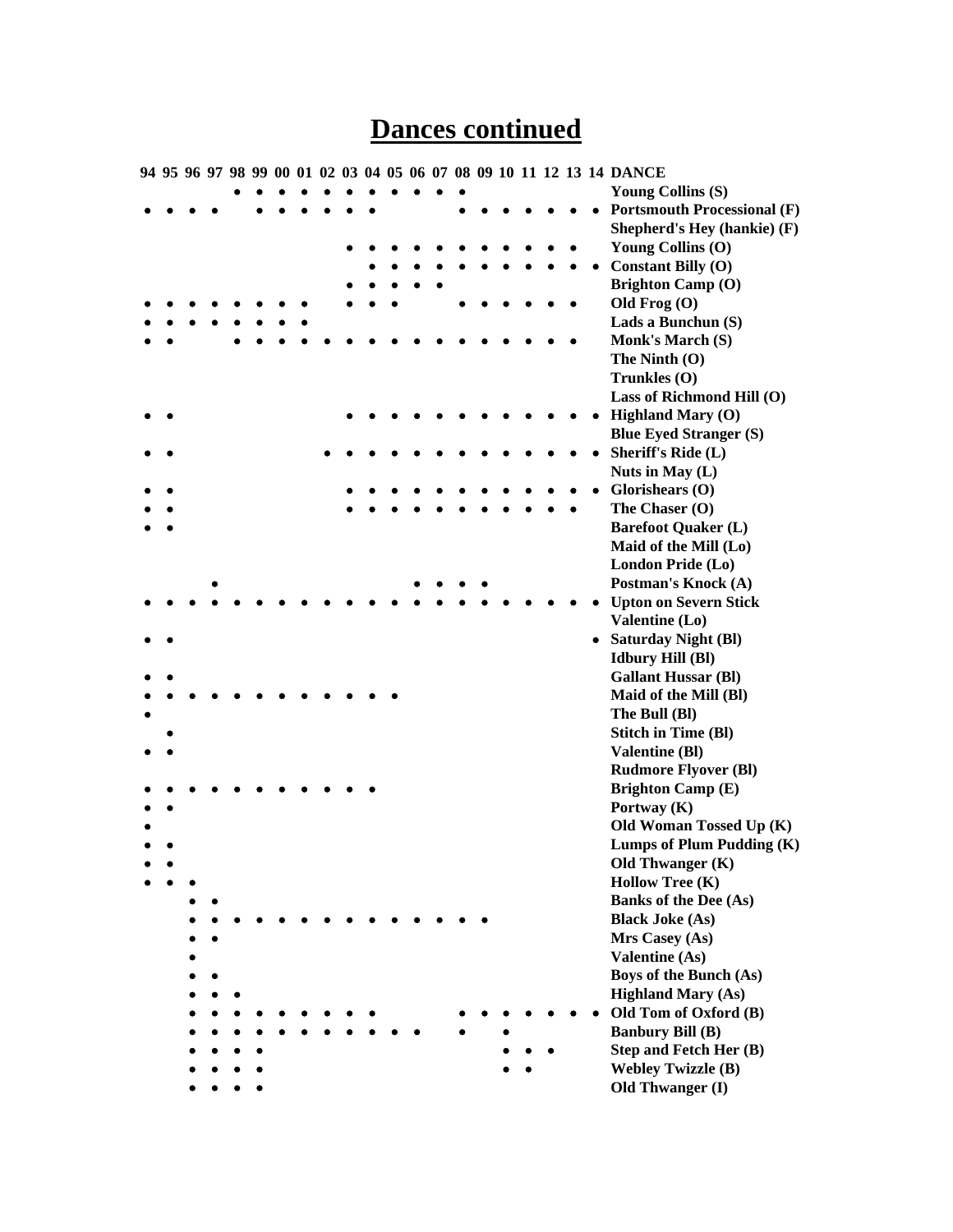|  |  |  | 14 15 16 17 18 19 DANCE            |
|--|--|--|------------------------------------|
|  |  |  | Something with Sticks (I)          |
|  |  |  | <b>Restless Sprite (I)</b>         |
|  |  |  | <b>Bumpus o' Stretton (I)</b>      |
|  |  |  | <b>Nelson's Praise (I)</b>         |
|  |  |  | Old Woman Tossed Up (I)            |
|  |  |  | <b>Bluebells of Scotland (A)</b>   |
|  |  |  | <b>Country Gardens (S)</b>         |
|  |  |  | <b>Gathering Peascods (As)</b>     |
|  |  |  | Abnalls (L)                        |
|  |  |  | The Neck (I)                       |
|  |  |  | Old Thwanger $(F)$                 |
|  |  |  | <b>Restless Sprite (F)</b>         |
|  |  |  | The Neck (F)                       |
|  |  |  | Wreck of the Victory(L)            |
|  |  |  | Cuckoo's Nest (Lo)                 |
|  |  |  | Jockey to the Fair (Lo)            |
|  |  |  | Stick and a Half (single step) (L) |
|  |  |  | New Stick and a Half (L)           |
|  |  |  | Cuckoo's Nest (O)                  |
|  |  |  | Eventide (O)                       |
|  |  |  | Happy Man (A)                      |
|  |  |  | <b>Bluff King Hal (O)</b>          |
|  |  |  | Rorke's Drift (F)                  |
|  |  |  | Stop the Cavalry $(F)$             |
|  |  |  | Weaver (I)                         |
|  |  |  | Roger the Cat $(I)$                |
|  |  |  | Trodney (I)                        |
|  |  |  | <b>Weary Winter (F)</b>            |
|  |  |  | Quaker (B)                         |
|  |  |  | <b>Dickie's Anorak</b>             |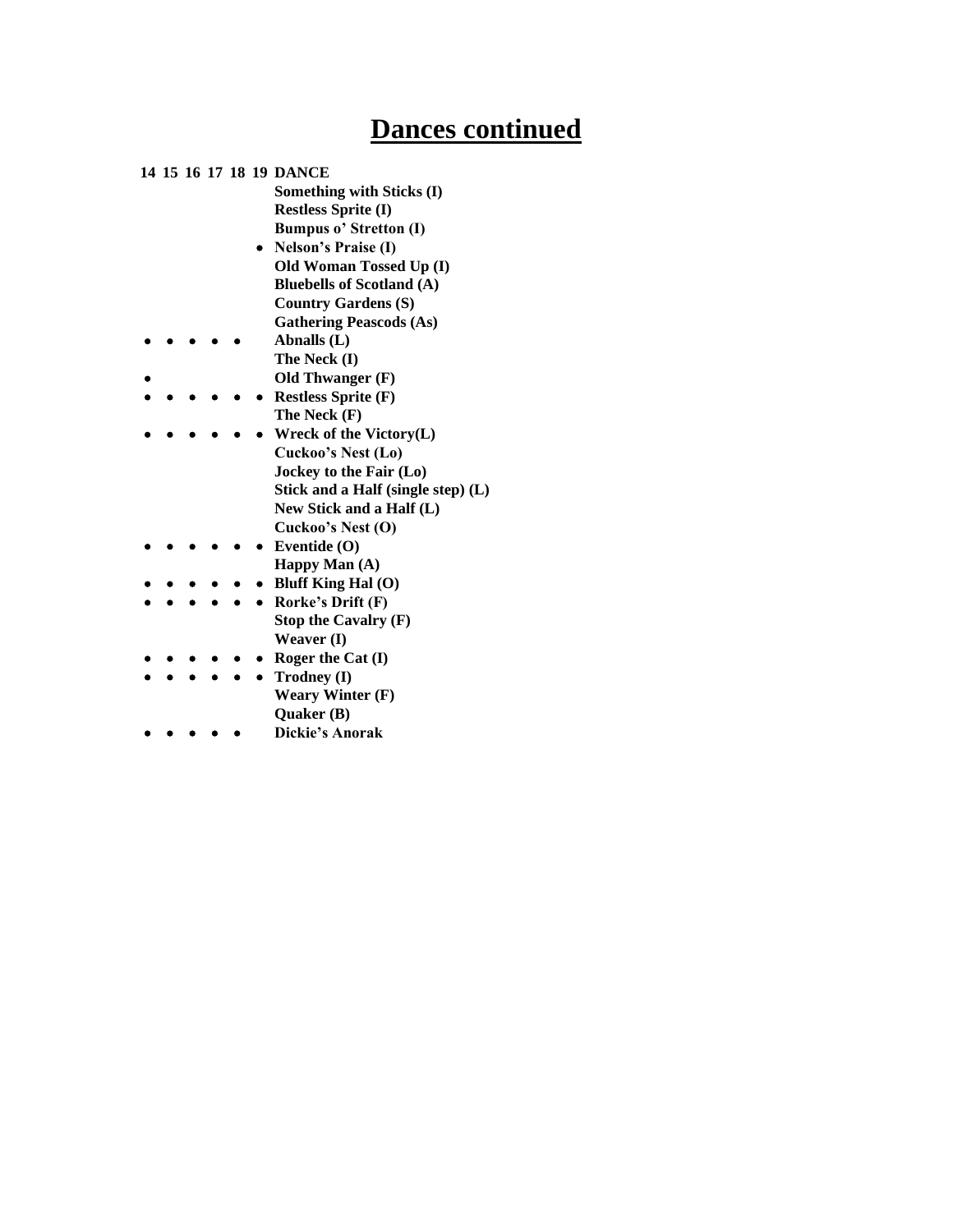|    | <b>DANCE</b>                      | 15 16 17 18 19 |  |  |
|----|-----------------------------------|----------------|--|--|
| 1  | Lads a Bunchum (A)                |                |  |  |
| 2  | <b>Highland Mary (B)</b>          |                |  |  |
| 3  | <b>Flowers of Edinburgh (B)</b>   |                |  |  |
| 4  | Rose Tree $(B)$                   |                |  |  |
| 5  | <b>Bean Setting (H)</b>           |                |  |  |
| 6  | <b>Rigs of Marlow (H)</b>         |                |  |  |
| 7  | <b>Constant Billy (H)</b>         |                |  |  |
| 8  | <b>Constant Billy (A)</b>         |                |  |  |
| 9  | Shepherd's Hey (A)                |                |  |  |
| 10 | <b>Black Joke (A)</b>             |                |  |  |
| 11 | <b>Getting Upstairs (H)</b>       |                |  |  |
| 12 | <b>Swaggering Boney (Lo)</b>      |                |  |  |
| 13 | <b>Young Collins (BI)</b>         |                |  |  |
| 14 | <b>Trunkles</b> (BI)              |                |  |  |
| 15 | <b>William and Nancy (BI)</b>     |                |  |  |
| 16 | <b>Cuckoo's Nest (Bl)</b>         |                |  |  |
| 17 | <b>Glorishears (BI)</b>           |                |  |  |
| 18 | <b>Balance the Straw (F)</b>      |                |  |  |
| 19 | <b>Saturday Night (Bk)</b>        |                |  |  |
| 20 | Jockie to the Fair (Br)           |                |  |  |
| 21 | Lollipop Man (D)                  |                |  |  |
| 22 | Ring o' Bells (L)                 |                |  |  |
| 23 | <b>Vandalls of Hammerwich (L)</b> |                |  |  |
| 24 | <b>Beaux of London City (Ba)</b>  |                |  |  |
| 25 | Old Woman Tossed Up (F)           |                |  |  |
| 26 | Banks of the Dee (F)              |                |  |  |
| 27 | Shepherd's Hey (stick) (F)        |                |  |  |
| 28 | <b>Queen's Delight (Bk)</b>       |                |  |  |
| 29 | <b>British Grenadiers (BI)</b>    |                |  |  |
| 30 | <b>Dearest Dickie (F)</b>         |                |  |  |
| 31 | <b>Country Gardens (F)</b>        |                |  |  |
| 32 | Valentine (F)                     |                |  |  |
| 33 | Lass of Richmond Hill (F)         |                |  |  |
| 34 | <b>Willow Tree (Bk)</b>           |                |  |  |
| 35 | <b>Room for the Cuckolds (Bk)</b> |                |  |  |
| 36 | Rose $(F)$                        |                |  |  |
| 37 | <b>Room for Victory (Bk)</b>      |                |  |  |
| 38 | Milley's Bequest (L)              |                |  |  |
| 39 | Bull $(F)$                        |                |  |  |
| 40 | Ninth $(F)$                       |                |  |  |
| 41 | Glorishears $(F)$                 |                |  |  |
| 42 | Orange in Bloom (S)               |                |  |  |
| 43 | <b>Constant Billy (S)</b>         |                |  |  |
| 44 | Cuckoo's Nest (S)                 |                |  |  |
| 45 | <b>British Grenadiers (Bk)</b>    |                |  |  |
| 46 | Old Molly Oxford (F)              |                |  |  |
| 47 | <b>Laudnum Bunches (H)</b>        |                |  |  |
| 48 | Forester $(F)$                    |                |  |  |
| 49 | Trunkles (S)                      |                |  |  |
|    |                                   |                |  |  |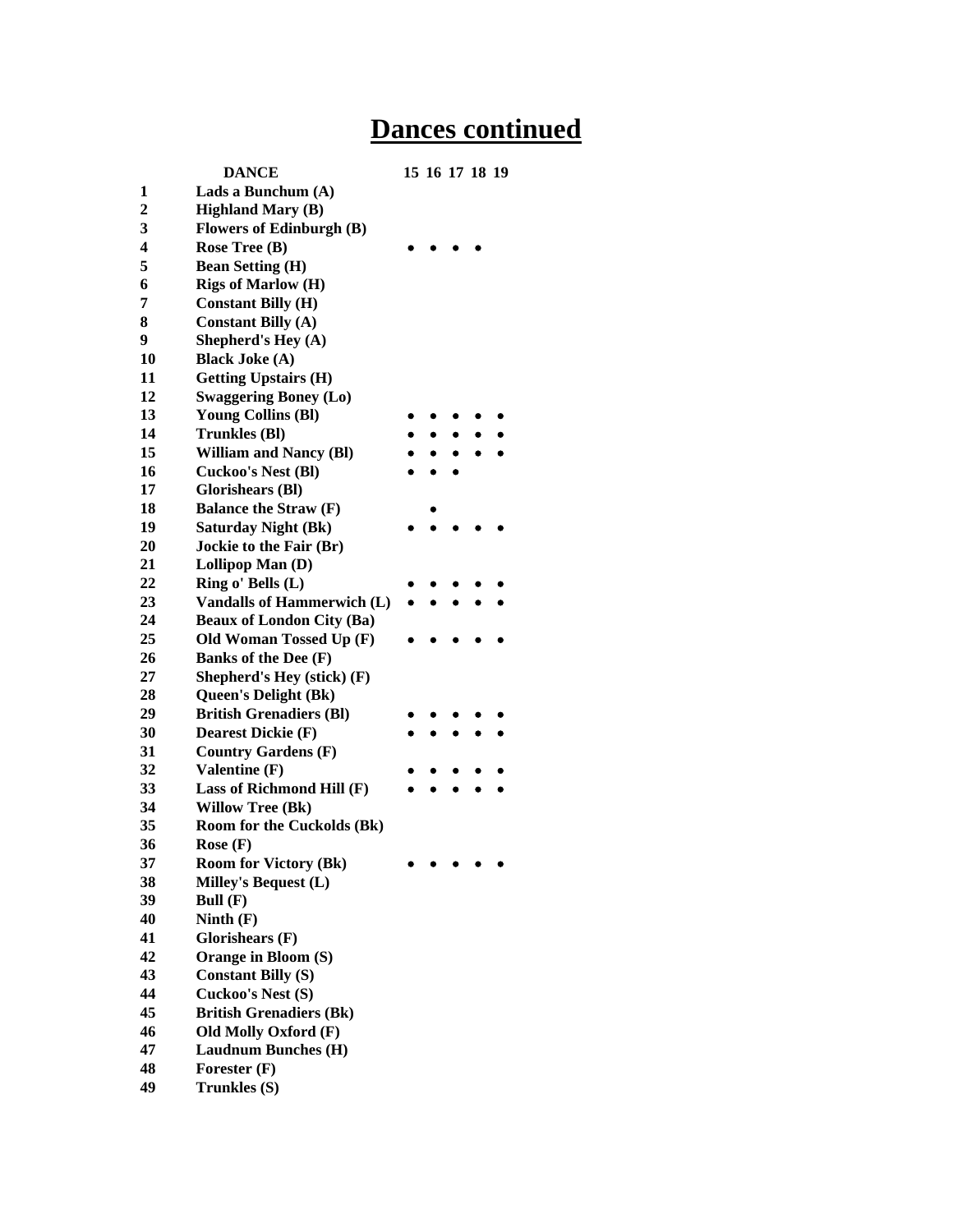|    | <b>DANCE</b>                       | 15 16 17 18 19 |  |  |
|----|------------------------------------|----------------|--|--|
| 50 | <b>Young Collins (S)</b>           |                |  |  |
| 51 | <b>Portsmouth Processional (F)</b> |                |  |  |
| 52 | Shepherd's Hey (hankie) (F)        |                |  |  |
| 53 | Young Collins (O)                  |                |  |  |
| 54 | <b>Constant Billy (O)</b>          |                |  |  |
| 55 | <b>Brighton Camp (O)</b>           |                |  |  |
| 56 | Old Frog $(O)$                     |                |  |  |
| 57 | Lads a Bunchun (S)                 |                |  |  |
| 58 | Monk's March (S)                   |                |  |  |
| 59 | The Ninth (O)                      |                |  |  |
| 60 | Trunkles (O)                       |                |  |  |
| 61 | Lass of Richmond Hill (O)          |                |  |  |
| 62 | <b>Highland Mary (O)</b>           |                |  |  |
| 63 | <b>Blue Eyed Stranger (S)</b>      |                |  |  |
| 64 | <b>Sheriff's Ride (L)</b>          |                |  |  |
| 65 | Nuts in May (L)                    |                |  |  |
| 66 | Glorishears (O)                    |                |  |  |
| 67 | The Chaser (O)                     |                |  |  |
| 68 | <b>Barefoot Quaker (L)</b>         |                |  |  |
| 69 | Maid of the Mill (Lo)              |                |  |  |
| 70 | London Pride (Lo)                  |                |  |  |
| 71 | Postman's Knock (A)                |                |  |  |
| 72 | <b>Upton on Severn Stick</b>       |                |  |  |
| 73 | Valentine (Lo)                     |                |  |  |
| 74 | <b>Saturday Night (BI)</b>         |                |  |  |
| 75 | <b>Idbury Hill (Bl)</b>            |                |  |  |
| 76 | <b>Gallant Hussar (Bl)</b>         |                |  |  |
| 77 | Maid of the Mill (Bl)              |                |  |  |
| 78 | The Bull (Bl)                      |                |  |  |
| 79 | <b>Stitch in Time (Bl)</b>         |                |  |  |
| 80 | <b>Valentine (Bl)</b>              |                |  |  |
| 81 | <b>Rudmore Flyover (Bl)</b>        |                |  |  |
| 82 | <b>Brighton Camp (E)</b>           |                |  |  |
| 83 | Portway (K)                        |                |  |  |
| 84 | Old Woman Tossed Up (K)            |                |  |  |
| 85 | Lumps of Plum Pudding (K)          |                |  |  |
| 86 | Old Thwanger (K)                   |                |  |  |
| 87 | <b>Hollow Tree (K)</b>             |                |  |  |
| 88 | <b>Banks of the Dee (As)</b>       |                |  |  |
| 89 | <b>Black Joke (As)</b>             |                |  |  |
| 90 | Mrs Casey (As)                     |                |  |  |
| 91 | <b>Valentine (As)</b>              |                |  |  |
| 92 | Boys of the Bunch (As)             |                |  |  |
| 93 | <b>Highland Mary (As)</b>          |                |  |  |
| 94 | Old Tom of Oxford (B)              |                |  |  |
| 95 | <b>Banbury Bill (B)</b>            |                |  |  |
| 96 | Step and Fetch Her (B)             |                |  |  |
| 97 | <b>Webley Twizzle (B)</b>          |                |  |  |
| 98 | Old Thwanger (I)                   |                |  |  |
| 99 | <b>Weary Winter(L)</b>             |                |  |  |
|    |                                    |                |  |  |